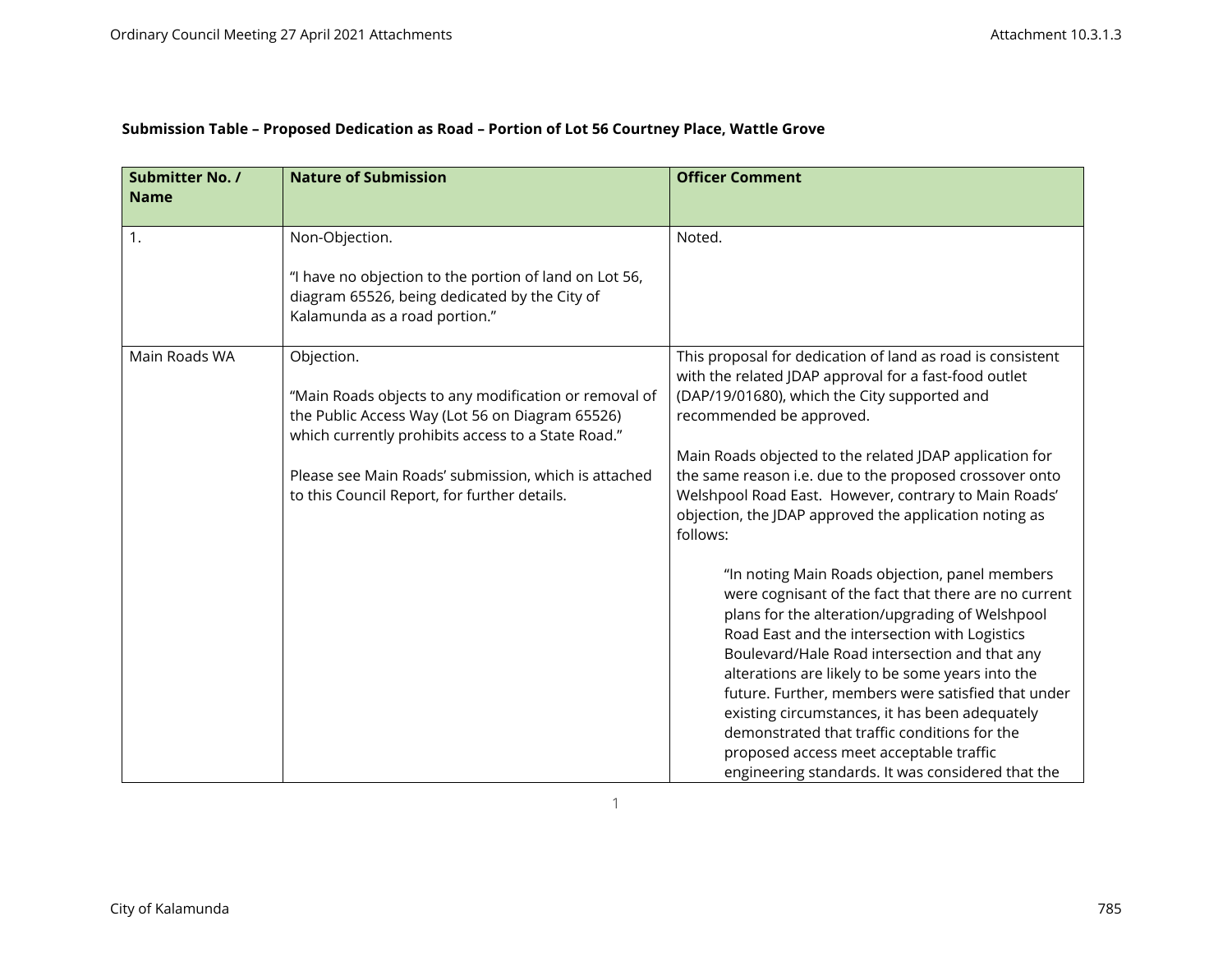| Submission Table - Proposed Dedication as Road - Portion of Lot 56 Courtney Place, Wattle Grove |  |  |
|-------------------------------------------------------------------------------------------------|--|--|
|                                                                                                 |  |  |

| <b>Submitter No. /</b><br><b>Name</b> | <b>Nature of Submission</b>                                                                                                                                                                                                                                                           | <b>Officer Comment</b>                                                                                                                                                                                                                                                                                                                                                                                                                              |
|---------------------------------------|---------------------------------------------------------------------------------------------------------------------------------------------------------------------------------------------------------------------------------------------------------------------------------------|-----------------------------------------------------------------------------------------------------------------------------------------------------------------------------------------------------------------------------------------------------------------------------------------------------------------------------------------------------------------------------------------------------------------------------------------------------|
|                                       |                                                                                                                                                                                                                                                                                       | provision of the access, to provide a more direct<br>connection between this development, and planned<br>adjacent development, and the residential land on<br>the north side of Welshpool Road East, has a<br>desirable and valid planning purpose. It was further<br>noted that, in the event of future roadworks,<br>mechanisms are in place to alter the road network<br>and if considered necessary, remove this access<br>point at that time." |
| <b>ATCO Gas</b>                       | Non-Objection.<br>"ATCO does not operate gas mains nor infrastructure<br>within the portion of land proposed to be dedicated.<br>ATCO has no objection to the proposal to facilitate the<br>proposed change in land tenure (road dedication) for<br>the nominated portion of Lot 56." | Noted.                                                                                                                                                                                                                                                                                                                                                                                                                                              |
| Telstra                               | Non-Objection.<br>"Telstra's plant records indicate that there are no<br>Telstra assets within the area of the proposal. Subject<br>to your compliance with [Telstra's standard]<br>conditions, Telstra has NO OBJECTIONS to the<br>proposed dedication."                             | Noted.                                                                                                                                                                                                                                                                                                                                                                                                                                              |